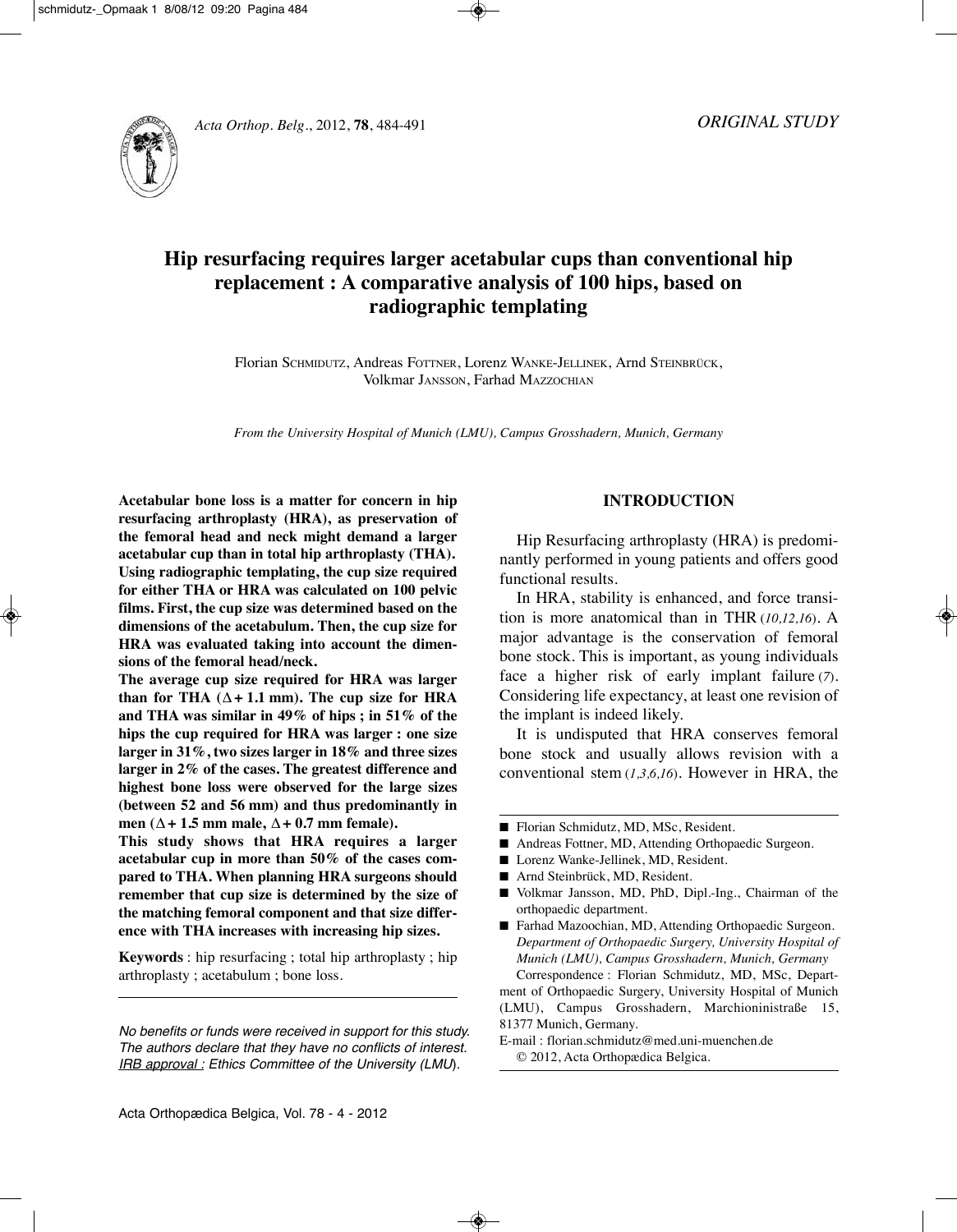acetabular cup size depends not only on acetabular size, but also on the diameter of the femoral head and neck (2). Therefore, it has been suspected that HRA requires larger cups than conventional tHA (*11,15*).

As only limited data are available and different studies have reported conflicting results, acetabular bone loss in HRA is a matter of controversy (*2,5,14*). Two studies have reported an increased acetabular bone loss in HRA (*11,15*), whereas two other studies suggested a bone loss comparable to THA (13,17). These studies compared acetabular cup size in HRA and tHA, which is also influenced by the surgeon's preferred technique of reaming and positioning of the components. Most studies evaluated an unmatched study population, although gender, height and hip size have significant impact on the implant size (*15*).

To answer the question whether the size of the femoral component in HRA indeed imposes larger acetabular cups than in THA, we calculated from one hundred pelvic radiographs the smallest acetabular cup size required for a HRA and for a THA.

#### **MATERIAL AND METHODS**

#### **Study population**

The acetabular cup sizes for HRA and THA were analysed on 100 pelvic radiographs dated from 2004 to 2009 and complying with the following requirements : I) unilateral primary THA, II) cementless acetabular cup, III) pelvic overview, IV) no anatomic deformity.

#### **Analysis of the required cup size**

Calibration (femoral head) and measurements were done with the Ein-Bild-Roentgen-Analyse software (EBRA, University of Innsbruck, Austria) (*8*). Analysis was performed on the contralateral hip (no implant) as follows (Figs.  $1 \& 2$ ):

- Measurement of cup size (THA/HRA) based on the dimensions of the acetabulum (Fig. 1a).
- Measurement of cup size (only HRA) taking into account the dimensions of the femoral head and neck (Figs. 1b & 2).
- Recorded size of the cup implanted in the contralateral hip and, if available, of the cup sub-

sequently implanted in the ipsilateral hip (both obtained from operative notes)

## **THA/HRA cup size based on the dimensions of the acetabulum**

The acetabular cup size was determined by a method similar to that described by Bono for digital THA templating (*4*). A circle was placed along the rim of the sclerotic acetabulum. Then the distance from the superolateral and infero-lateral lip was taken to determine the smallest cup size (Fig. 1a).

# **HRA cup size taking into account the dimensions of the femoral head/neck**

In HRA, the acetabular cup size also depends on the femoral head and neck diameter, the cup size for HRA was therefore calculated taking into account the dimensions of the femoral head and neck. For this purpose the femoral head/neck was mapped by an integrated grid (Fig. 1b). The femoral shaft axis and the implant axis (135°) were drawn on the radiograph and a grid with lines at a right angle to the implant axis (increments of  $2.5$  mm) was superimposed (Fig. 1b). The diameter of the femoral head/neck was mapped by measuring each orthogonal line to the outlines of the femur (without osteophytes) and transferred into a two-dimensional coordinate system (x-axis : distance from the top of the femoral head, y-axis : diameter of the femoral head at each distance (Figs. 1b  $\&$  2)). The opening diameters of all femoral HRA sizes were then plotted into the coordinate system (x-axis : distance from the dome to the opening of the implant, y-axis : diameter of the implant at the open end (Fig 1c)). The first implant size after the intersection of the two graphs determined the smallest possible femoral HRA size without notching the femoral neck. From the size of the femoral component, the smallest matching acetabular cup size was determined.

#### **Acetabular bone loss**

The additional acetabular bone loss is defined as the difference in diameter between the cup size determined based on the dimension of the acetabulum (THA/HRA) and the cup size determined taking into account the dimension of the femoral head and neck implant (HRA). This means, for a difference of one cup size  $(2 \text{ mm})$  a bone loss of 2 mm (acetabular diameter) is reported and corresponds to a radial bone loss of 1 mm in all directions of the acetabulum.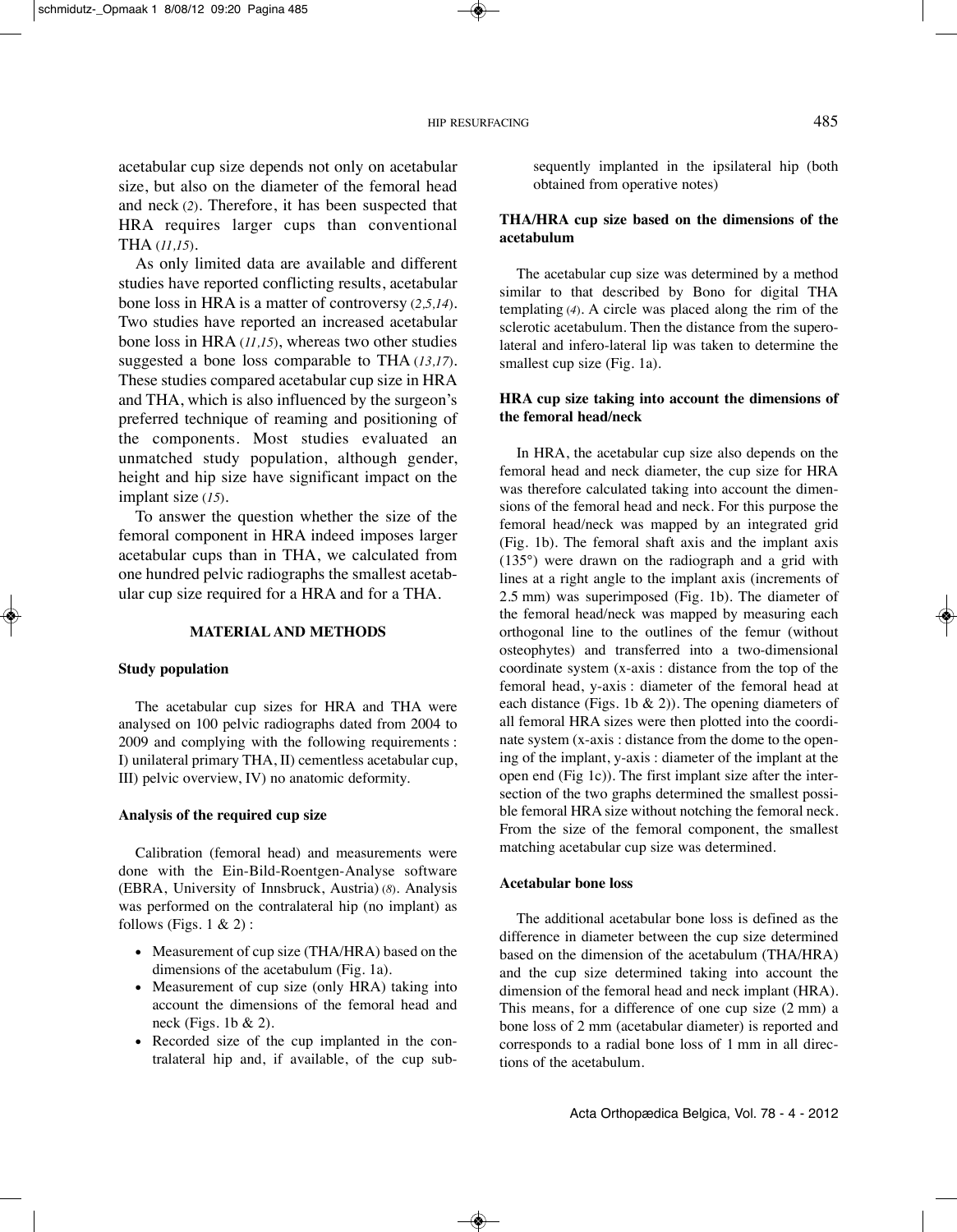

*Fig.*  $1.$  — a) Acetabular cup size based on the dimension of the acetabulum (THA/HRA). A = circle around the sclerotic rim of the acetabulum,  $B =$  diameter of the required cup.

b) Acetabular cup size taking into account the dimension of the femoral head/neck (HRA). Mapping of the femoral head/neck :  $\overline{A}$  = femoral axis,  $\overline{B}$  = 135°,  $\overline{C}$  = implant axis with 2.5 mm grid. To determine the femoral and the corresponding acetabular component, the femoral head/neck is plotted into a coordinate system :  $X = x$ -axis : distance from the top of the femoral head,  $Y = y$ -axis : diameter of the femoral head at each distance (Figure 2, black line).

c) The opening diameters of all femoral HRA sizes were plotted into a coordinate system :  $X = x$ -axis : distance from the dome to the opening of the implant,  $Y = y - axis$ : diameter of the implant at the open end (Figure 2, grey line).

#### **Validation of the measured THA cup size**

To check the accuracy of determining the acetabular component, the measured cup size was compared with the size of the cup implanted in the contralateral hip (operative notes). If patients also underwent THA on the measured side (ipsilateral), the implant cup size was also compared with the measured cup size.

#### **Implants and Surgery**

The measured THA cup size was based on a cementless cup (SC, Aesculap, Tuttlingen, Germany) which is available in  $2 \text{ mm}$  increments (range :  $44-62 \text{ mm}$ ). The HRA cup size was based on the Cormet implant (Corin Group PLC, Cirencester, U.k.), which has a metal-onmetal bearing and is available in 2 mm increments (range : 46-64 mm). As some HRA designs also offer one smaller size (44 mm), this size was included for the measurements. The femoral components (range : 40-56) mm) are available in 4 mm increments and match one cup size which is 6 or 8 mm larger. Calculating the acetabular cup size from the femoral component, the smaller matching size was assumed if possible. All analysed radiographs had a cementless cup (SC, Aesculap, Tuttlingen, Germany) on the contralateral side, which was used as a validation control for the measured cups.

#### **Statistical Analysis**

Statistical analysis was performed using the Wilcoxon signed-rank test (SigmaStat 3.1, Systat Software GmbH, Erkrath, Germany). A p-value  $\lt 0.05$  denoted significance. Graphs were created with Microsoft Office (Microsoft Corporation, Redmond, USA).

## **RESULTS**

#### **Acetabular cup size : HRA versus THA**

# *Total study population*

HRA required significant larger acetabular cups than tHA, as the size of the femoral components imposed the use of larger acetabular matches (Table I). The mean size for HRA was  $52.1 \pm$ 4.6 mm [(50 mm, 50-58 mm (median, 25%-75%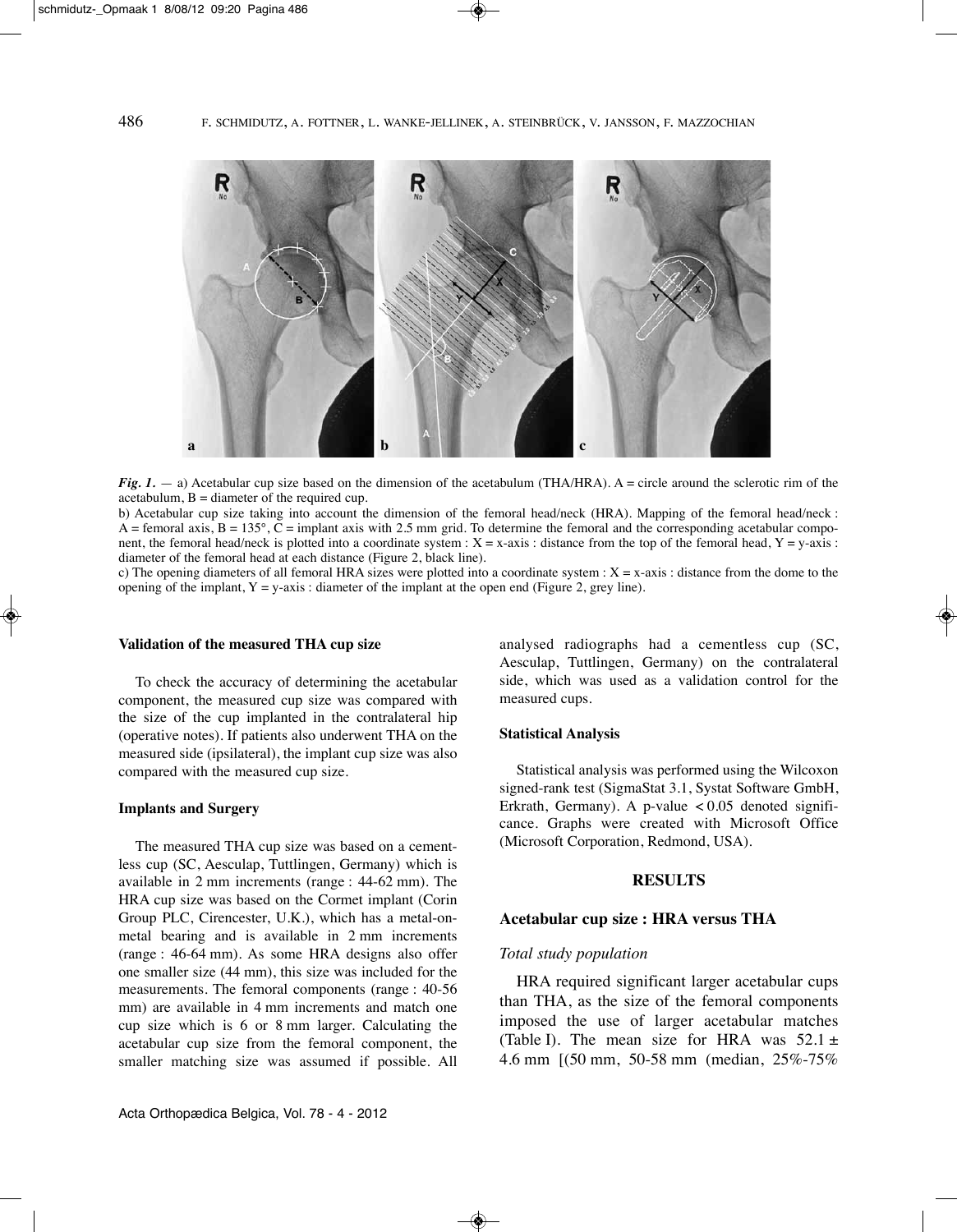

*Fig.* 2. — Acetabular cup size anticipated taking into account the size of the femoral component (femoral head/neck size). The first size after the intersection represents the required femoral size without notching the femoral neck (femoral component 52 mm, corresponding cup 58/60 mm).

|                   | THA*           | $HRA**$        | Bone loss<br>$(\Delta$ HRA-THA) | $\pm 0$ size | $+1$ size | $+2$ sizes | $+3$ sizes |
|-------------------|----------------|----------------|---------------------------------|--------------|-----------|------------|------------|
| Total $(n = 100)$ | $51.0 \pm 4.0$ | $52.1 \pm 4.6$ | $+1.1***$                       | 49           | 31        | 18         |            |
| Male $(n = 53)$   | $53.7 \pm 3.0$ | $55.2 \pm 3.5$ | $+1.5***$                       | 24           | 14        | 13         |            |
| Female $(n = 47)$ | $47.9 \pm 2.5$ | $48.6 \pm 2.8$ | $+0.7***$                       | 25           | 17        |            |            |

Table I.  $-$  Comparison of acetabular cup size in HRA and THA [mm]

\* tHA : cup size determined according to the dimensions of the acetabulum

\*\* HRA : cup size determined according to the femoral neck/head

\*\*\* Significantly different  $p < 0.05$ .

percentile)], which was significantly larger than for THA with  $51.0 \pm 4.0$  mm [50 mm, 48-54 mm] (p < 0.001), representing an average difference of + 1.1 mm. In 49% of the hips, a similar cup size was used for HRA and THA. In 51% of the hips a larger cup size was required for HRA, with one size larger in 31%, two sizes larger in 18% and three sizes larger in 2%.

# *Gender analysis*

Gender analysis revealed that men  $(n = 53)$  as well as women  $(n = 47)$  required significantly larger acetabular cups for HRA than for THA. The difference was more pronounced in men than in women (male :  $\Delta$  + 1.5 mm ; female :  $\Delta$  + 0.7 mm)  $(Table I).$ 

The mean cup size in men was  $55.2 \pm 3.5$  mm (54 mm, 54-58 mm) for HRA, which was significantly larger than for THA with  $53.7 \pm 3.0$  mm (54 mm, 52-56 mm) (p < 0.001). In male patients, a similar cup size could be used for HRA and THA in 45% of the hips, whereas in 55% of the hips, a larger cup size was required for HRA, with one size larger in 26%, two sizes larger in 25% and three sizes larger in 4%.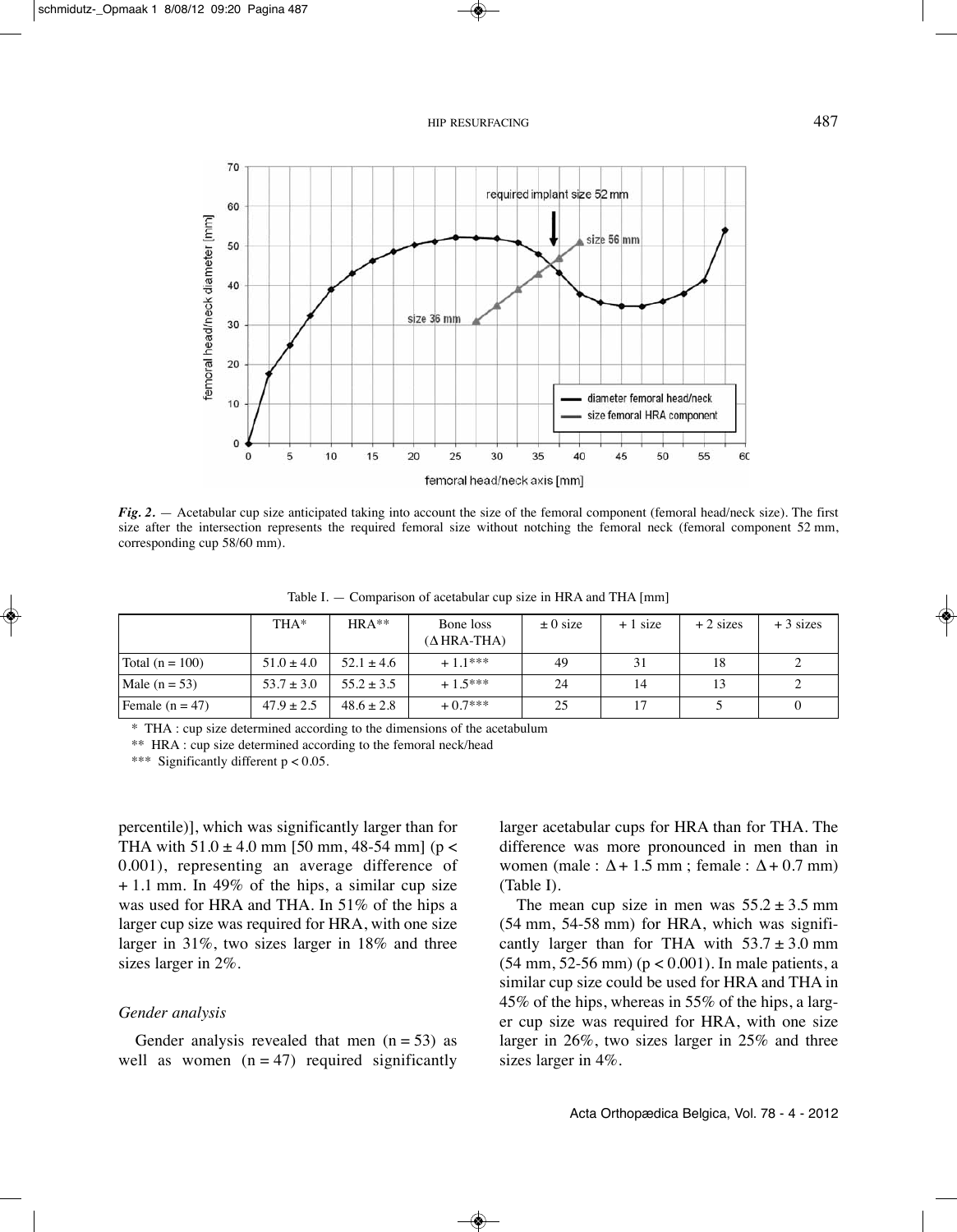

*Fig.* 3. — Acetabular bone loss in HRA compared to THA. The bone loss was more pronounced for larger cup sizes ranging from 52 to 56 mm.

The mean cup size in women was  $48.6 \pm 2.8$  mm (50 mm, 46-50 mm) for HRA, which was significantly larger than for THA with  $47.9 \pm 2.5$  mm (48 mm, 46-50 mm) (p < 0.009). A similar cup size could be used for HRA and THA in  $53\%$  of the hips, whereas in 47% of the hips a larger cup size was required for HRA, with one size larger in 36% and two sizes larger in 11%.

## *Size analysis*

Analysis for each acetabular cup size (THA) revealed that HRA required larger cups especially for the sizes  $52-56$  mm (Fig. 3, Table II). This is also reflected in the larger bone loss observed for men ( $\Delta$  + 1.5 mm), as they predominantly required cup sizes ranging from 52 to 58 mm, whereas women  $(\Delta + 0.7 \text{ mm})$  usually required cup sizes ranging from 44 to 52 mm.

# **Validation of the measured THA cup size**

#### *Measured versus contralateral implanted THA cup*

No significant difference was observed between the measured THA cups  $(n = 100)$  and the contralateral implanted THA cups (measured  $51.0 \pm$ 4.0 mm; implanted contralateral  $51.2 \pm 3.3$  mm, p  $= 0.264$ , indicating that the measurements were representative for the required THA cup size.

# *Measured versus ipsilateral implanted THA cup*

In patients with bilateral hip arthroplasty  $(n =$ 33), the measured THA cup size was also comparable with the actually implanted THA cup size (ipsilateral) with no significant difference (measured  $50.9 \pm 3.7$  mm, implanted ipsilateral  $51.3 \pm$ 3.3 mm,  $p = 0.311$ ). Similarly, no significant difference was observed between the implanted cups of the ipsilateral and contralateral side (implanted ipsilateral  $51.3 \pm 3.2$  mm, implanted contralateral  $51.5$  $\pm$  3.2 mm, p = 0.561).

# **DISCUSSION**

Acetabular bone loss in HRA is controversial (*2,5*). Previous studies that compared the cup sizes of HRA and THA retrospectively were influenced by the surgeon's implantation technique and the anatomical differences of a non-matched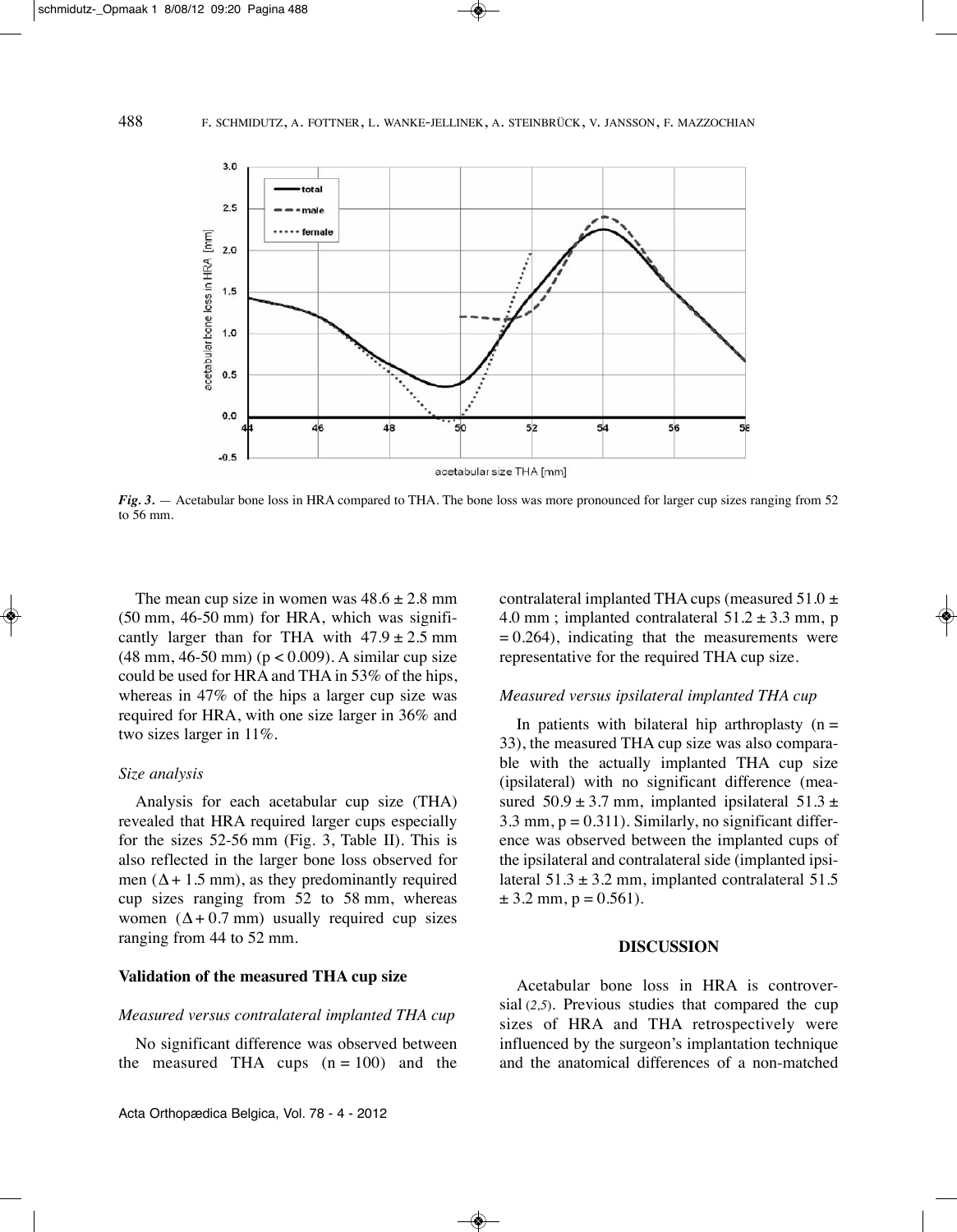| THA* | $HRA***$         | Bone loss<br>$(\Delta$ HRA-THA) | $\pm 0$ size | $+1$ size | $+2$ sizes     | $+3$ sizes | Number of patients<br>(male/female) |
|------|------------------|---------------------------------|--------------|-----------|----------------|------------|-------------------------------------|
| 44   | $45.4 \pm 1.5$   | $+1.4$                          |              | 6         |                |            | 7(0/7)                              |
| 46   | $47.2 \pm 1.9$   | $+1.2$                          | 7            | 2         |                |            | 10(0/10)                            |
| 48   | $48.6 \pm 1.9 +$ | 0.6                             | 6            | 6         | $\overline{4}$ |            | 16(15/1)                            |
| 50   | $50.4 \pm 1.8 +$ | 0.4                             | 17           |           | 3              |            | 20(10/10)                           |
| 52   | $53.5 \pm 2.6 +$ | 1.5                             | 3            |           | 10             | 2          | 15(11/4)                            |
| 54   | $56.3 \pm 2.0$   | $+2.3$                          | $\tau$       |           | 9              |            | 16(15/1)                            |
| 56   | $57.5 \pm 1.4$   | $+1.5$                          |              |           | 7              |            | 8(8/0)                              |
| 58   | $58.7 \pm 1.6$   | $+0.7$                          | 5            |           | $\mathbf{1}$   |            | 6(6/0)                              |
| 60   | 58.0             |                                 |              |           |                |            | 1(1/0)                              |
| 62   | 62.0             |                                 |              |           |                |            | 1(1/0)                              |

Table II.  $-$  Acetabular determined cups sizes in THA compared to the femoral determined cup sizes in HRA  $[mm]$ 

\* tHA : cup size determined according to the dimension of the acetabulum

\*\* HRA : cup size determined according to the femoral neck/head.

population (*11,13,15,17*). For those reasons, this study determined the cup size needed respectively in THA and in HRA from one single set of 100 radiographs.

## **Cup size in the total population**

Significantly larger cups were required for HRA than for THA  $(\Delta + 1.1 \text{ mm}$  both genders). Moreover, 51% of the HRA cases required at least one cup size larger, as the femoral component imposed a larger acetabular matching cup. Those data are in line with Naal *et al*  $(\Delta + 2.1 \text{ mm female})$ .  $\Delta$  + 2.2 mm male) and Loughead *et al* ( $\Delta$  + 4.6 mm both genders) (*11,15*). In contrast, Moonot *et al*  $(\Delta -2.0 \text{ mm} \text{ female}, \Delta + 0.2 \text{ mm} \text{ male})$  and Vendittoli *et al.* ( $\Delta + 0.2$  mm both gender) did not find larger cups in HRA (13,17). These conflicting findings may result from different study designs with anatomically different and non-matched populations in some of the studies (*9*). Only two studies have analyzed their population with regard to the genders (*13,15*). As women require smaller cups than men, merging both is very likely to distort the results, especially if an uneven distribution in the population is present (*5*).

# **Cup size with respect to gender**

Analysis with regard to gender revealed that the average additional bone loss in HRA was less in women ( $\Delta$ +0.7 mm female) than in men ( $\Delta$ + 1.5 mm). This is also reflected by the fact that  $29\%$ of the male hips required two or three cup sizes larger in HRA, compared to only 11% of the hips in women. Naal *et al* already described a positive correlation between the cup size and the height, weight and BMI, but did not report impact on acetabular bone loss (*15*). Loughead *et al* reported that irrespective of gender, an increasing diameter of the femoral head goes along with a larger acetabular bone loss (*11*).

#### **Cup size with respect to the acetabular size**

To further assess this correlation, we evaluated the bone loss in our population with respect to the acetabular size (THA cup size). We found, similar to Loughead *et al*, that especially the larger THA acetabular cup sizes of 52-56 mm were associated with bigger HRA cups (*11*). As those sizes are predominantly used in men, this also explains the greater bone loss in the male compared to the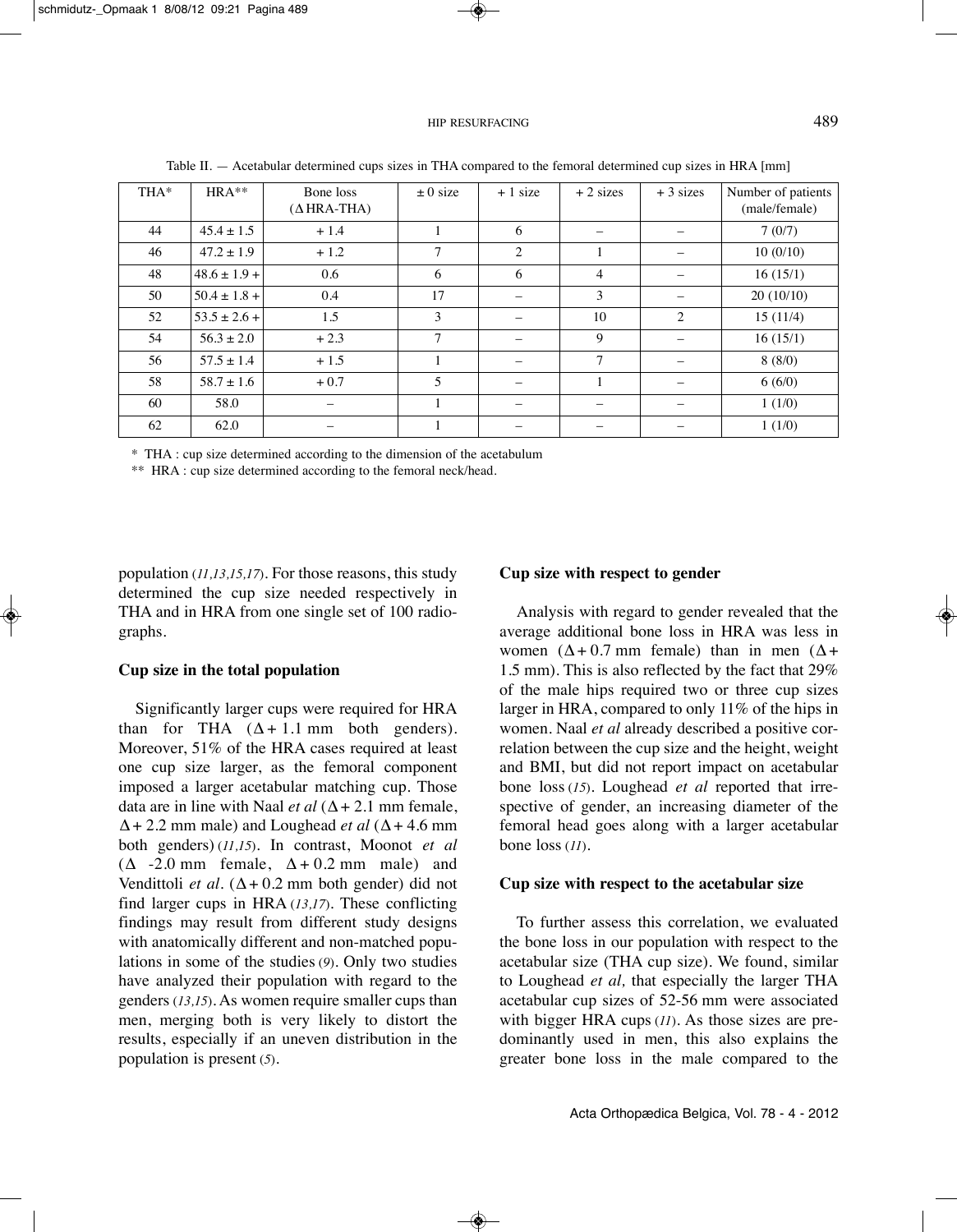female population. It may also explain the different results of previous studies, as they had varying gender distributions and thus different acetabular sizes in their populations.

Nevertheless, the huge variations in cup sizes of the different studies remain notable. The cup sizes, measured in this study based on a German population matched best with the data of Naal *et al* from Switzerland (*15*). Studies from England and Canada reported larger cups (*11,13,17*) which might be related to differing populations and patient demographics. Moonot *et al* suggested that differences in implant size also can be ascribed to varying operative techniques, especially in reaming and positioning of the femoral implant (*13*).

### **Clinical relevance of acetabular bone loss**

Naal *et al* reported in a large study of 491 HRA implants similar additional acetabular bone loss for HRA  $(\Delta + 2.2 \text{ mm} \text{ male}, \Delta + 2.1 \text{ mm} \text{ female})$ as in our study  $(\Delta + 1.5 \text{ mm})$  male,  $\Delta + 0.7 \text{ mm}$ female)  $(15)$ . This bone loss corresponds to an increase of about one acetabular cup size (2 mm) and might appear to be moderate. It is unknown whether this statistical difference will have a significant influence on the clinical long term-outcome or not (*15*). In particular, it is unclear if these larger cups lead to more or earlier failures, and if eventual revision procedures are really aggravated by the larger cup sizes. It also remains unknown if these larger cup sizes influence the quality and longevity of acetabular revision procedures. Therefore, further research is required that addresses the longterm outcome of those larger cups and especially their outcome after acetabular revision procedures.

The reported bone loss represents an average value and is not representative for the bone loss of each individual. In this study, we could demonstrate, that although a similar acetabular cup size could be used in 49% of the patients, 31% would have required one size larger and 20% would have required two or even three cup sizes larger compared to THA. As a consequence, for 20% of the cases, a considerably larger reamer would have been required, resulting in a bone loss of 2-3 mm in all directions of the acetabulum (4-6 mm in diameter). This demonstrates that these individuals have a high risk for a distinctive bone loss at the acetabulum when undergoing HRA. A careful preoperative planning seems to be necessary to identify those patients in advance.

# **Study limitations**

We are aware that this study has certain limitations. First, the cup size calculated from radiographs can differ from the size of the cup actually implanted. However, we have demonstrated that our measurements are representative for the really inserted cup sizes and even if an error might have occurred, it would probably be comparable in both groups. Second, analysis of the cup size was performed on the contralateral, mainly unaffected hip, which may result in a different cup size than used in a destroyed hip. Third, various types of implants with different designs, sizes and matching components are available which potentially can affect the results ; although Naal *et al* could only find an marginal difference for two different HRA designs, we cannot exclude an influence on the final results (*15*).

# **CONCLUSIONS**

This study showed that in about  $50\%$  of cases of HRA, the size of the femoral head/neck imposes larger acetabular cups than in THA and greater bone loss, predominantly so for larger hip sizes and thus particularly in men, a fact to be taken into account in planning HRA.

## **REFERENCES**

- **1. Ball ST, Le Duff MJ, Amstutz HC.** Early results of conversion of a failed femoral component in hip resurfacing arthroplasty. *J Bone Joint Surg* 2007 ; 89-A : 735-741.
- **2. Beaule PE.** Removal of acetabular bone in resurfacing arthroplasty of the hip. *J Bone Joint Surg* 2006 ; 88-B : 838-page.
- **3. Bhutta MA, Shah VB.** Fracture of the femoral alignment stem of a hip resurfacing arthroplasty. A case report. *Acta Orthop Belg* 2011 ; 77 : 128-131.
- **4. Bono JV.** Digital templating in total hip arthroplasty. *J Bone Joint Surg* 2004 ; 86-A : Suppl 2 : 118-122.
- **5. De Smet K, Calistri A.** Hip resurfacing : expectations and limitations. *Acta Orthop* 2009 ; 80 : 625-626.